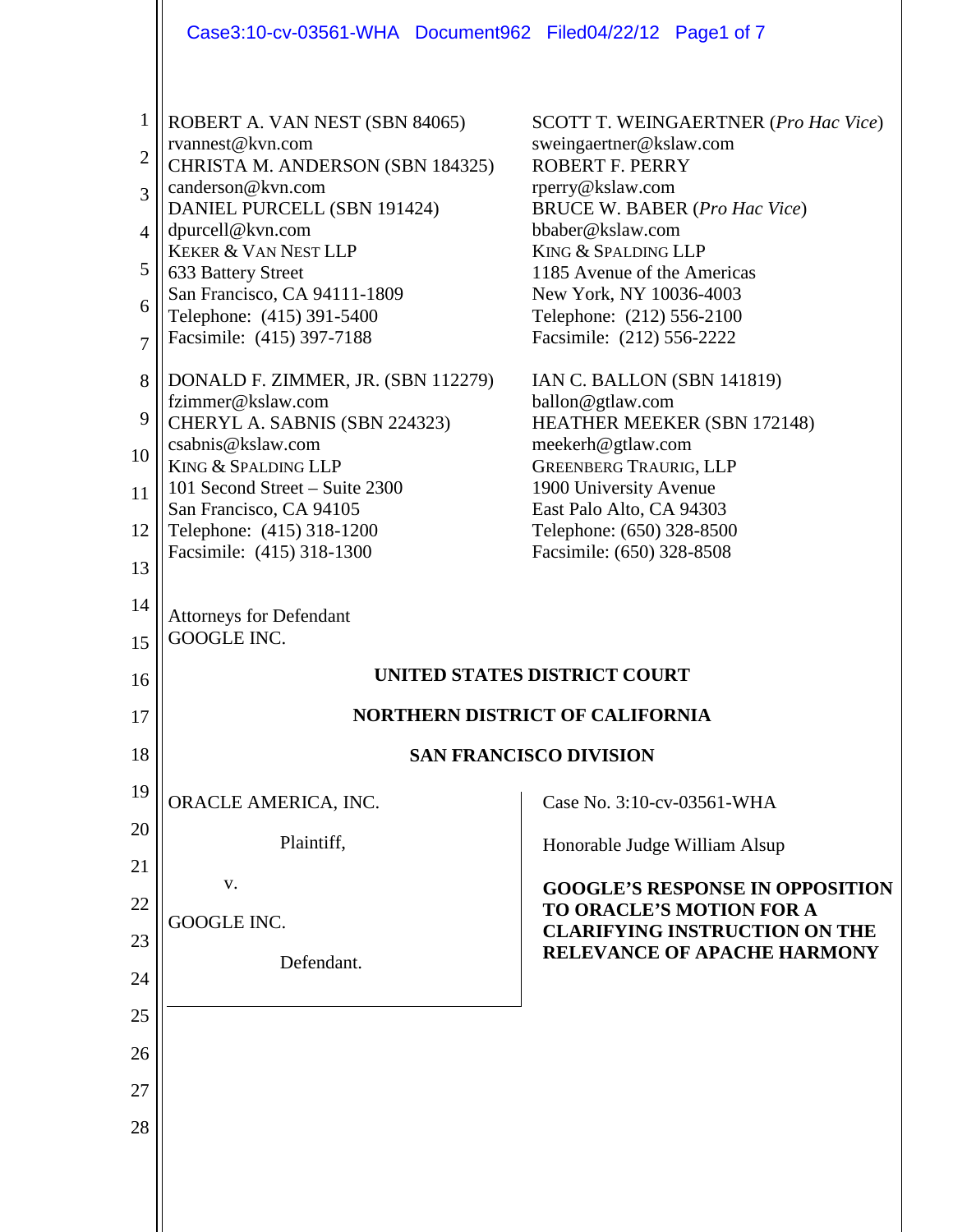1 2 3 4 5 6 7 8 9 10 Oracle's motion for a preemptive jury instruction about Apache Harmony asks the Court to do the job of Oracle's lawyers. Oracle wants the Court to make factual findings about Apache-related issues and impose them on the jury, rather than allowing the parties to present evidence and then argue the significance of that evidence to the jury, as should be done. Oracle's obvious goal is to blunt the impact of the undisputed facts that Sun was aware of the Apache Software Foundation's use and distribution of the same Java API packages at issue here for over five years, Sun was aware of the use of Harmony packages in Android, and Sun never asserted that Apache infringed its intellectual property. Indeed, to this day, Oracle has not made any assertions against Apache, which continues to make the Harmony API packages and class libraries available on its website *today* [\(http://harmony.apache.org/download.cgi\)](http://harmony.apache.org/download.cgi).

11 12 13 14 15 16 17 18 19 20 21 22 23 24 25 26 27 28 As Oracle knows, and Google and the evidence has made clear, Sun and Oracle made no objection to Apache's distribution of Harmony for years—either because they consented to Apache's independent implementation or because they understood the API structure that Apache used was unprotected by any intellectual-property rights. These facts are some of the key bases of Google's equitable defenses in this case. Apache did not secretly develop Harmony behind closed doors, but rather did so as a member of the Executive Committee of Sun's Java Community Process (JCP). Moreover, in recognition of Apache's achievements for "implementing Java specifications," the JCP gave Apache its Member of the Year Award not once, but four times—in 2005, 2007, 2008 and 2009—while Apache was distributing Harmony. Oracle now argues for its proposed instruction on the ground that the jury is not savvy enough to understand the facts regarding Apache, but its real goal is to confuse the jury into believing Apache is irrelevant because Apache never accepted the encumbered license Sun offered for its Technology Compatibility Kit (TCK) and use of the Java trademark. But the key point is that, despite never accepting the restriction Sun sought to place on the Harmony project, Apache made Harmony available to all comers for years without Sun making any claim that this violated Sun's intellectual-property rights, much less a purported copyright on the selection, structure and organization of the 37 API packages at issue here.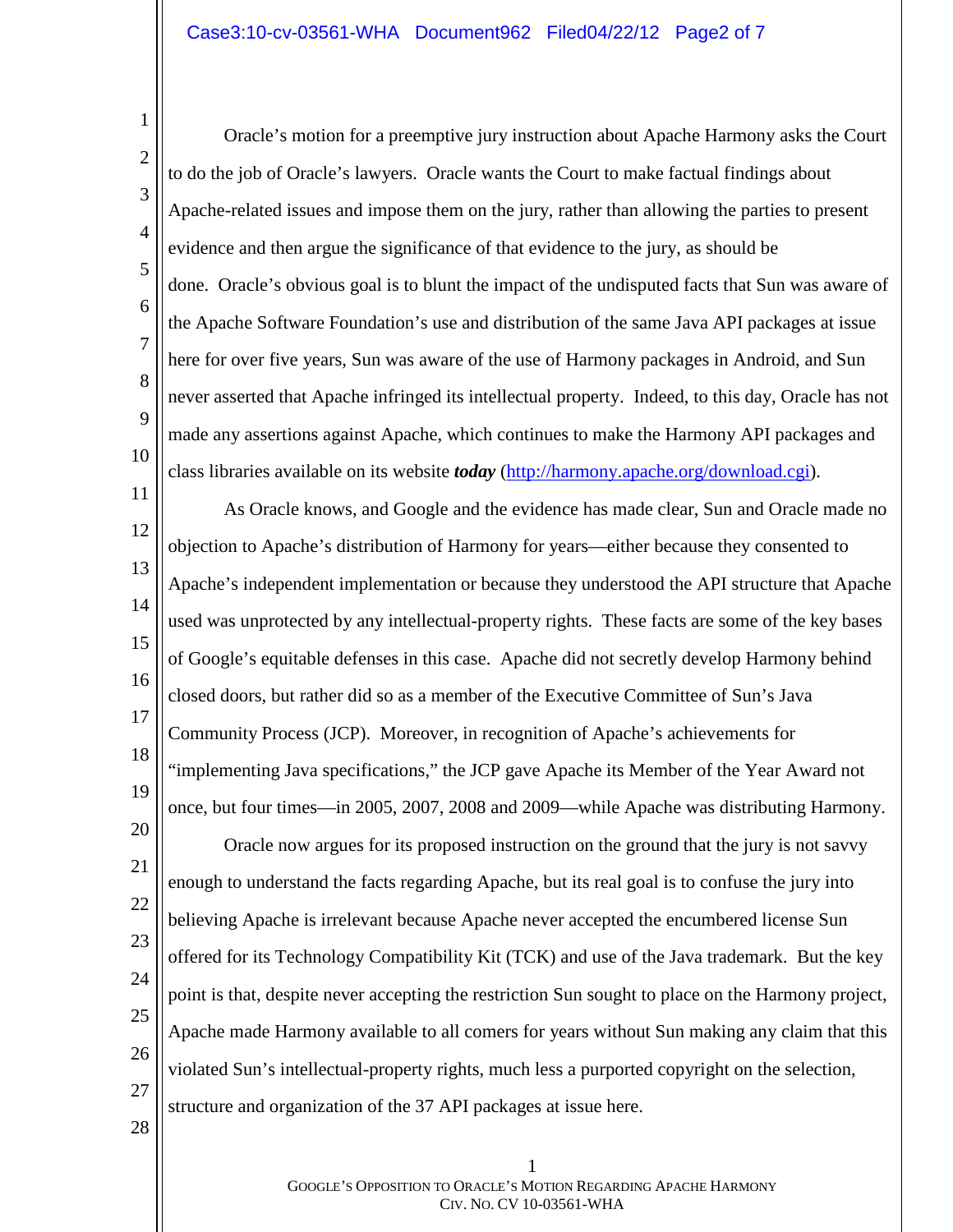<span id="page-2-0"></span>

|                                                                                 | Case3:10-cv-03561-WHA Document962 Filed04/22/12 Page3 of 7                                                                                                                                                                                                                                                                                                                                                                                                                                                                                                                                                                                                                                                                                                                                                                                                                                                                                                                                                                                                                                                                                                                                                                                                                                                                                                                                                                                                               |  |
|---------------------------------------------------------------------------------|--------------------------------------------------------------------------------------------------------------------------------------------------------------------------------------------------------------------------------------------------------------------------------------------------------------------------------------------------------------------------------------------------------------------------------------------------------------------------------------------------------------------------------------------------------------------------------------------------------------------------------------------------------------------------------------------------------------------------------------------------------------------------------------------------------------------------------------------------------------------------------------------------------------------------------------------------------------------------------------------------------------------------------------------------------------------------------------------------------------------------------------------------------------------------------------------------------------------------------------------------------------------------------------------------------------------------------------------------------------------------------------------------------------------------------------------------------------------------|--|
| 1<br>$\overline{2}$<br>3<br>$\overline{4}$<br>5<br>6<br>7<br>8<br>9<br>10<br>11 | The facts have shown, and the jury is more than capable of understanding, the following:<br>Apache has made available the same structure, selection, and organization of the<br>same 37 API packages at issue here (along with over 100 other Sun Java SE API<br>packages) since 2005.<br>Until its resignation from the JCP under protest, Apache never accepted that it needed<br>$\bullet$<br>a license to distribute the Harmony API packages. $\perp$<br>The license Sun was offering Apache had nothing to do with Sun's right to distribute<br>$\bullet$<br>its Harmony API packages; it was a license to a Technology Compatibility Kit (TCK)<br>that would have allowed Apache to prove compatibility with the Java SE<br>specification and market itself using the Java trademark. (See, e.g., RT 829 11-15;<br>832:17-20 ("Sun had promised Apache a license, a TCK license, which I'm not even<br>going to explain what that is. And Apache -- Sun had refused to deliver on this.").)<br>Sun offered the TCK license contingent on a field-of-use restriction that Apache<br>$\bullet$<br>refused to accept. In other words, the issue was not that Sun would not grant Apache<br>a TCK license; it was that Apache would not <i>accept</i> a TCK license that restricted its<br>freedom to distribute its Harmony intellectual property. (RT 1121:12-15 ("And Sun<br>says, You can have a TCK, but that TCK is going to have a field of use restriction to |  |
| 12<br>13<br>14<br>15<br>16<br>17                                                | desktops and servers. And Apache says, You can't do that.")<br>Sun's CEO, Jonathan Schwartz, testified at deposition that Sun did not "look the<br>$\bullet$<br>other way" on Harmony. To the contrary, Sun knew and accepted that it could not<br>stop Apache from building a clean-room implementation of Java class libraries.<br>Sun's only concern was whether Apache could brand itself as Java-compliant. For<br>that, Sun insisted that Apache buy and pass the TCK. See Schwartz Dep. at 47:9-24<br>("It was up to them to put whatever technology they wanted into their devices. If they<br>called it Java, we would be involved. If they didn't call it Java, then they could call it                                                                                                                                                                                                                                                                                                                                                                                                                                                                                                                                                                                                                                                                                                                                                                        |  |
| 18<br>19                                                                        | $\perp$ Oracle changes the meaning of Apache's statement announcing its resignation from the JCP by<br>omitting critical parts of that statement. (Dkt. No. 959 at 4 (quoting TX 1045 at 2.).) Apache's<br>full statement was as follows:                                                                                                                                                                                                                                                                                                                                                                                                                                                                                                                                                                                                                                                                                                                                                                                                                                                                                                                                                                                                                                                                                                                                                                                                                                |  |
| 20<br>21                                                                        | The Apache Software Foundation concludes that that <b>JCP</b> is not<br>an open specification process—that Java specifications are<br>proprietary technology that must be licensed directly from the spec<br>lead under whatever terms the spec lead chooses; that the                                                                                                                                                                                                                                                                                                                                                                                                                                                                                                                                                                                                                                                                                                                                                                                                                                                                                                                                                                                                                                                                                                                                                                                                   |  |
| 22<br>23                                                                        | commercial concerns of a single entity, Oracle, will continue to<br>seriously interfere with and bias the transparent governance of<br><i>the ecosystem</i> ; that it is impossible to distribute independent                                                                                                                                                                                                                                                                                                                                                                                                                                                                                                                                                                                                                                                                                                                                                                                                                                                                                                                                                                                                                                                                                                                                                                                                                                                            |  |
| 24                                                                              | implementations of JSRs under open source licenses such that<br>users are protected from IP litigation by expert group members or<br>the spec lead; and finally, the EC is unwilling or unable to assert                                                                                                                                                                                                                                                                                                                                                                                                                                                                                                                                                                                                                                                                                                                                                                                                                                                                                                                                                                                                                                                                                                                                                                                                                                                                 |  |
| 25                                                                              | the basic power of their role in the JCP governance process.                                                                                                                                                                                                                                                                                                                                                                                                                                                                                                                                                                                                                                                                                                                                                                                                                                                                                                                                                                                                                                                                                                                                                                                                                                                                                                                                                                                                             |  |
| 26<br>27<br>28                                                                  | (Emphases added) In other words, after buying Sun in 2010, Oracle changed its position on the<br>JCP's rules and practices, turning it from an open specification process to something different.<br>Apache's statement didn't concede that Java specifications were proprietary; it was bemoaning<br>Oracle's efforts to restrict those specifications (including by filing this lawsuit) as it resigned<br>from the JCP under protest.                                                                                                                                                                                                                                                                                                                                                                                                                                                                                                                                                                                                                                                                                                                                                                                                                                                                                                                                                                                                                                 |  |
|                                                                                 | 2<br>GOOGLE'S OPPOSITION TO ORACLE'S MOTION REGARDING APACHE HARMONY<br>CIV. No. CV 10-03561-WHA                                                                                                                                                                                                                                                                                                                                                                                                                                                                                                                                                                                                                                                                                                                                                                                                                                                                                                                                                                                                                                                                                                                                                                                                                                                                                                                                                                         |  |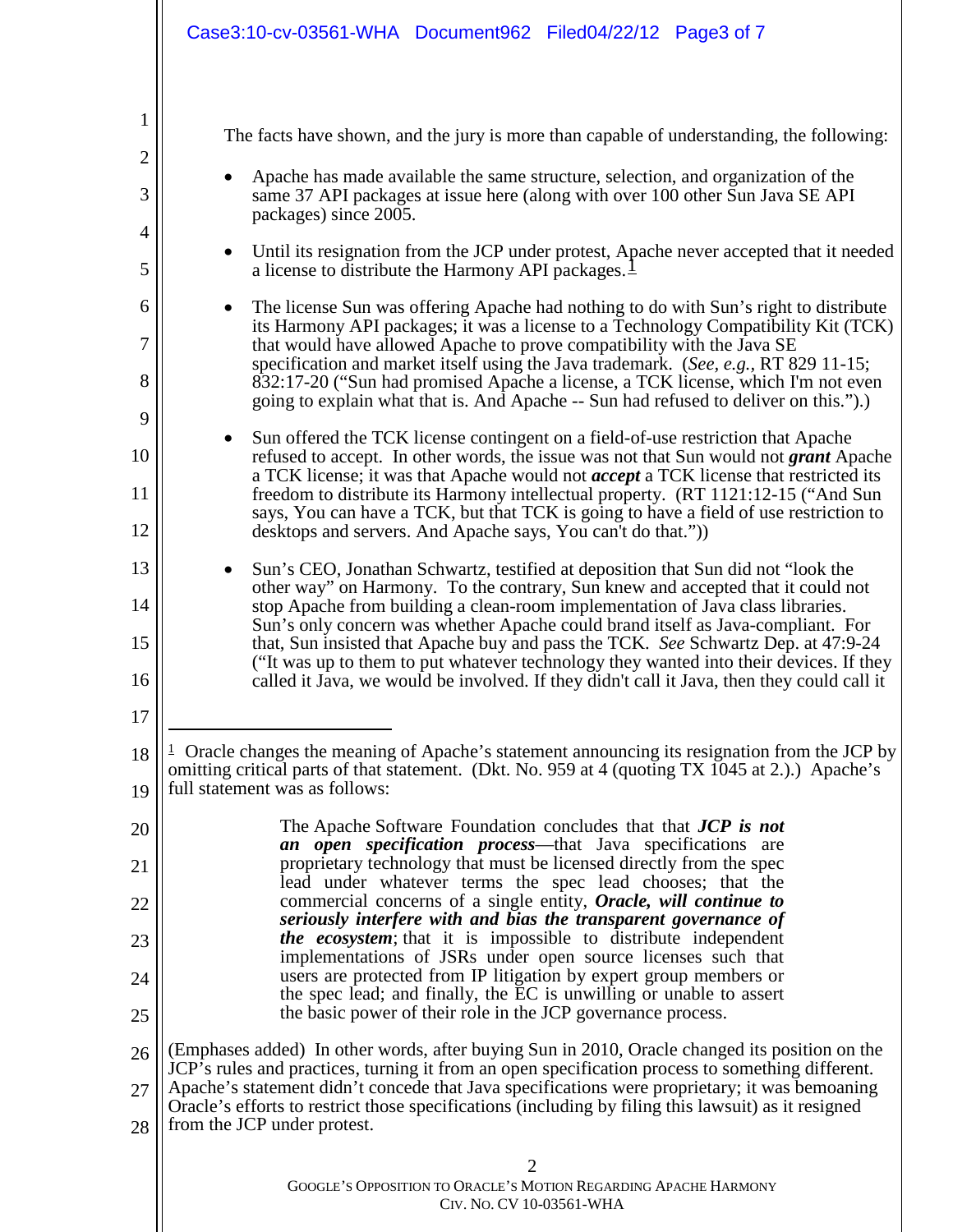|                                     | Case3:10-cv-03561-WHA Document962 Filed04/22/12 Page4 of 7                                                                                                                                                                                                                                                                                                                                                                                                                                                                                                                                                                                                                                                                                                                                                                                                                                                                                                        |  |  |  |  |  |
|-------------------------------------|-------------------------------------------------------------------------------------------------------------------------------------------------------------------------------------------------------------------------------------------------------------------------------------------------------------------------------------------------------------------------------------------------------------------------------------------------------------------------------------------------------------------------------------------------------------------------------------------------------------------------------------------------------------------------------------------------------------------------------------------------------------------------------------------------------------------------------------------------------------------------------------------------------------------------------------------------------------------|--|--|--|--|--|
| 1<br>$\overline{2}$<br>3            | a Linux phone, they could call it a free phone or an open phone, that's up to them.")<br>For many years now, Apache has distributed the Harmony API packages for<br>commercial use (without claiming Java compatibility) to downstream users like<br>Google and others, pursuant to its Apache 2.0 license.                                                                                                                                                                                                                                                                                                                                                                                                                                                                                                                                                                                                                                                       |  |  |  |  |  |
| $\overline{4}$<br>5                 | Sun never took any action against Apache to restrict the use or distribution of<br>Harmony API packages, and neither has Oracle. (RT 833:12-17 ("Q. Okay. Now,                                                                                                                                                                                                                                                                                                                                                                                                                                                                                                                                                                                                                                                                                                                                                                                                    |  |  |  |  |  |
| 6<br>$\overline{7}$<br>8<br>9<br>10 | during all of the discussions that you participated in as a member of the Executive<br>Committee of the Java Community Process about Apache Harmony, did you ever<br>hear anyone from Sun or Oracle ever say that they thought that Apache Harmony had<br>infringed any copyrights of Sun? A. I never heard that."; <i>Id.</i> at 965:22-966:6<br>("There's been some fairly high-profile ones, like the GNU Compiler project, GCJ,<br>which is a GNU compiler for Java, that compiles the Java language to native code,<br>like x86 PC. And the GNU Classpath project, which was a complete implementation<br>of all of these standard Java APIs to enable that, as well as things like the Apache<br>Harmony project, which was another open source, you know, project that provided a<br>Java virtual machine and the standard libraries. None of these projects seemed to fall<br>afoul of, you know, this concern that had been expressed about these APIs." |  |  |  |  |  |
| 11<br>12                            | Although the Harmony project is no longer actively updated, the Harmony API<br>packages and class libraries remain freely available for download from Apache's<br>website even today. See http://harmony.apache.org/download.cgi.                                                                                                                                                                                                                                                                                                                                                                                                                                                                                                                                                                                                                                                                                                                                 |  |  |  |  |  |
| 13                                  | This is not complicated, and the jury is more than capable of figuring out these facts for                                                                                                                                                                                                                                                                                                                                                                                                                                                                                                                                                                                                                                                                                                                                                                                                                                                                        |  |  |  |  |  |
| 14                                  | itself. Counsel for Oracle are, as always, entitled in closing argument to characterize these facts                                                                                                                                                                                                                                                                                                                                                                                                                                                                                                                                                                                                                                                                                                                                                                                                                                                               |  |  |  |  |  |
| 15                                  | in Oracle's favor, by emphasizing that Apache was not itself licensed to use the TCK or Java                                                                                                                                                                                                                                                                                                                                                                                                                                                                                                                                                                                                                                                                                                                                                                                                                                                                      |  |  |  |  |  |
| 16                                  | trademark. But however much they may wish, they are not entitled to have the Court emphasize                                                                                                                                                                                                                                                                                                                                                                                                                                                                                                                                                                                                                                                                                                                                                                                                                                                                      |  |  |  |  |  |
| 17                                  | that single fact to the jury so that it stands out from the factual landscape as the only thing that                                                                                                                                                                                                                                                                                                                                                                                                                                                                                                                                                                                                                                                                                                                                                                                                                                                              |  |  |  |  |  |
| 18                                  | matters. Plainly it is not the only important fact. Moreover, Oracle's supposition that the jury                                                                                                                                                                                                                                                                                                                                                                                                                                                                                                                                                                                                                                                                                                                                                                                                                                                                  |  |  |  |  |  |
| 19                                  | might be confused that Apache had a license from Sun is based on nothing. No witness has                                                                                                                                                                                                                                                                                                                                                                                                                                                                                                                                                                                                                                                                                                                                                                                                                                                                          |  |  |  |  |  |
| 20                                  | testified that Apache had a TCK license, and several Oracle witnesses have made clear it did not,                                                                                                                                                                                                                                                                                                                                                                                                                                                                                                                                                                                                                                                                                                                                                                                                                                                                 |  |  |  |  |  |
| 21                                  | just like other witnesses have made the countervailing point that Apache never accepted Sun's                                                                                                                                                                                                                                                                                                                                                                                                                                                                                                                                                                                                                                                                                                                                                                                                                                                                     |  |  |  |  |  |
| 22                                  | attempt to restrict its distribution of the Harmony APIs and Sun never sued, or even threatened to                                                                                                                                                                                                                                                                                                                                                                                                                                                                                                                                                                                                                                                                                                                                                                                                                                                                |  |  |  |  |  |
| 23                                  | sue, Apache to stop that distribution.                                                                                                                                                                                                                                                                                                                                                                                                                                                                                                                                                                                                                                                                                                                                                                                                                                                                                                                            |  |  |  |  |  |
| 24                                  | Worse yet, Oracle appears to be requesting that the Court to make this instruction now, at                                                                                                                                                                                                                                                                                                                                                                                                                                                                                                                                                                                                                                                                                                                                                                                                                                                                        |  |  |  |  |  |
| 25                                  | the close of Oracle's case, as a sort of request that the jury ignore the case Google has not yet                                                                                                                                                                                                                                                                                                                                                                                                                                                                                                                                                                                                                                                                                                                                                                                                                                                                 |  |  |  |  |  |
| 26                                  | had a chance to present and render a directed verdict for Oracle. But the jury has not yet heard                                                                                                                                                                                                                                                                                                                                                                                                                                                                                                                                                                                                                                                                                                                                                                                                                                                                  |  |  |  |  |  |
| 27                                  | from Google's witnesses Eric Schmidt, Andy Rubin, and others, who will testify about Google's                                                                                                                                                                                                                                                                                                                                                                                                                                                                                                                                                                                                                                                                                                                                                                                                                                                                     |  |  |  |  |  |
| 28                                  |                                                                                                                                                                                                                                                                                                                                                                                                                                                                                                                                                                                                                                                                                                                                                                                                                                                                                                                                                                   |  |  |  |  |  |
|                                     | 3<br>GOOGLE'S OPPOSITION TO ORACLE'S MOTION REGARDING APACHE HARMONY                                                                                                                                                                                                                                                                                                                                                                                                                                                                                                                                                                                                                                                                                                                                                                                                                                                                                              |  |  |  |  |  |

CIV. NO. CV 10-03561-WHA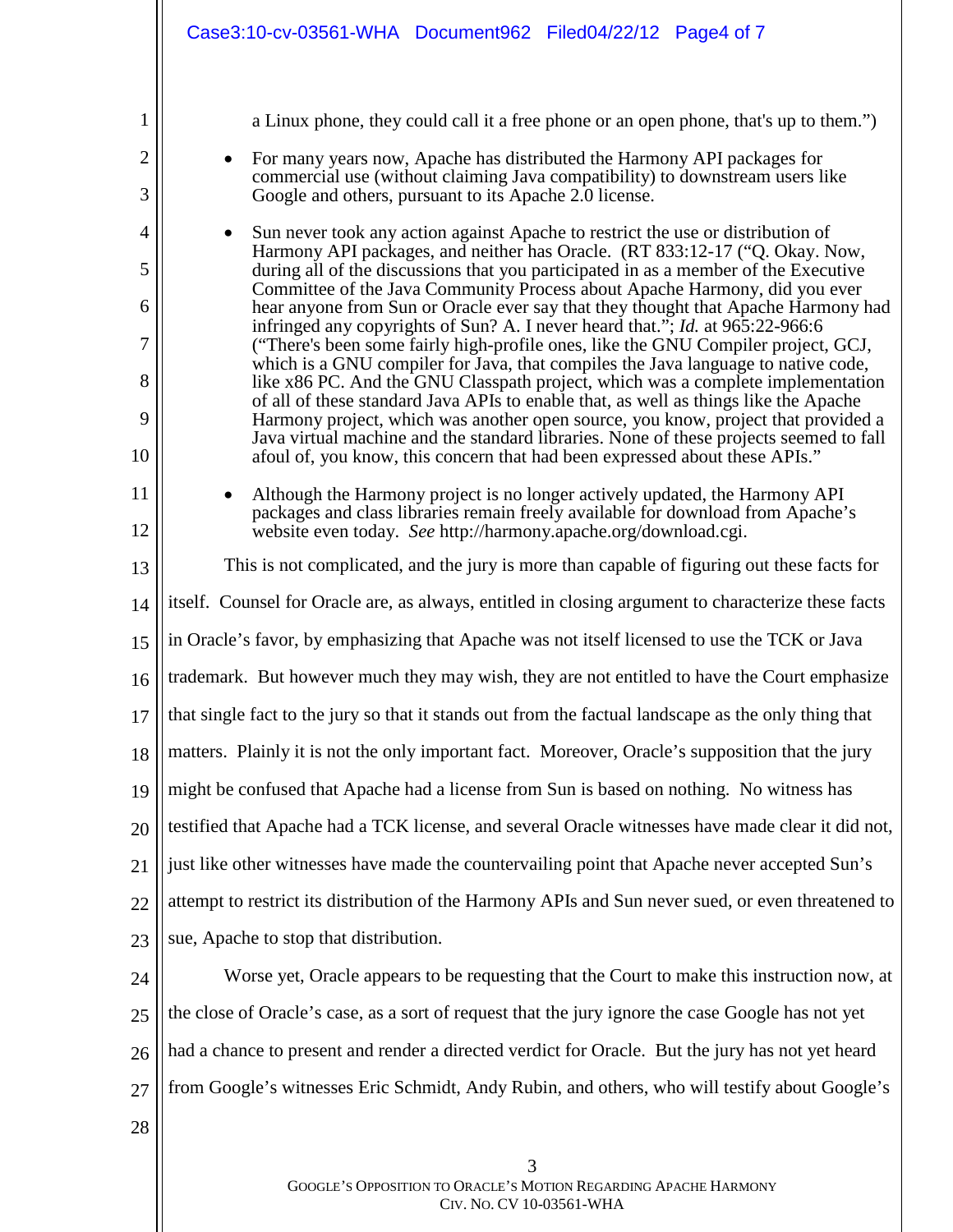<span id="page-4-0"></span>

| 1              | use of the Harmony API packages and class libraries, and the fact that Sun not only sat by while                                                                                                             |  |  |  |  |
|----------------|--------------------------------------------------------------------------------------------------------------------------------------------------------------------------------------------------------------|--|--|--|--|
| $\overline{2}$ |                                                                                                                                                                                                              |  |  |  |  |
| 3              | Apache distributed Harmony but even welcomed Google into the Java community after Google                                                                                                                     |  |  |  |  |
| $\overline{4}$ | announced its use of Harmony intellectual property in Android. The jury has not yet heard from                                                                                                               |  |  |  |  |
|                | Sun's former CEO Jonathan Schwartz, who spoke with authority for Sun on all things related to                                                                                                                |  |  |  |  |
| 5              | Apache and made the decision not to object to Apache's distribution of Harmony to Google and                                                                                                                 |  |  |  |  |
| 6              | others for various commercial uses. Oracle seeks to preclude the jury from even hearing                                                                                                                      |  |  |  |  |
| 7              | Schwartz's testimony that Sun's dispute with Apache (to the extent there even was one) was                                                                                                                   |  |  |  |  |
| 8              | about Apache's desire to brand Harmony as Java-compatible, and had absolutely nothing to do                                                                                                                  |  |  |  |  |
| 9              | with the selection, structure and organization of some API packages. $\frac{2}{3}$                                                                                                                           |  |  |  |  |
| 10             | Of course Oracle does not want the jury to hear any of this, because it would prove what                                                                                                                     |  |  |  |  |
| 11             | Google has been saying all along—that Oracle's claims about the "structure, selection, and                                                                                                                   |  |  |  |  |
| 12             | organization" of its API packages was never raised contemporaneously with Apache. That claim                                                                                                                 |  |  |  |  |
| 13             | was concocted by lawyers after Oracle tried and failed to compete in the smartphone                                                                                                                          |  |  |  |  |
| 14             | market. And of course Oracle would love the Court to specifically instruct the jury that Apache                                                                                                              |  |  |  |  |
| 15             | was a scofflaw, because that would tend to discredit Google's equitable defenses—despite the                                                                                                                 |  |  |  |  |
| 16             |                                                                                                                                                                                                              |  |  |  |  |
| 17<br>18       | <sup>2</sup> Just this past Friday, the Court made clear that the right way to present the Apache issue to the<br>jury was to allow counsel to offer evidence, then explain that evidence in their closings: |  |  |  |  |
| 19             | Oracle has made a lot out of the fact that the word we got to get a                                                                                                                                          |  |  |  |  |
| 20             | license or take a license from Sun was used in various e-mails over<br>the last ten years. And I can understand that and I'm not in any                                                                      |  |  |  |  |
|                | way being critical of Oracle for putting that in. I think good for                                                                                                                                           |  |  |  |  |
| 21             | you, you got that evidence. That helps you. But it is—it's one<br>kettle of fish to say we need a license because we're going to use                                                                         |  |  |  |  |
| 22             | their source code and their implementation and another when the                                                                                                                                              |  |  |  |  |
| 23             | program is switched to we're not even going to use their<br>implementation, we're going to do our own implementation so we                                                                                   |  |  |  |  |
| 24             | don't have to go and get a license. And I-so I worry some that<br>the jury may get the impression that these statements about                                                                                |  |  |  |  |
| 25             | needing a license are not taking those important differences into                                                                                                                                            |  |  |  |  |
| 26             | account. The best I can say on that is that there are good lawyers<br>on both sides. Mr. Van Nest, you'll just have to explain that in your                                                                  |  |  |  |  |
| 27             | closing.                                                                                                                                                                                                     |  |  |  |  |
| 28             | RT 1128:7-25. This is exactly the right way to handle the issue.                                                                                                                                             |  |  |  |  |
|                | 4<br>GOOGLE'S OPPOSITION TO ORACLE'S MOTION REGARDING APACHE HARMONY<br>CIV. No. CV 10-03561-WHA                                                                                                             |  |  |  |  |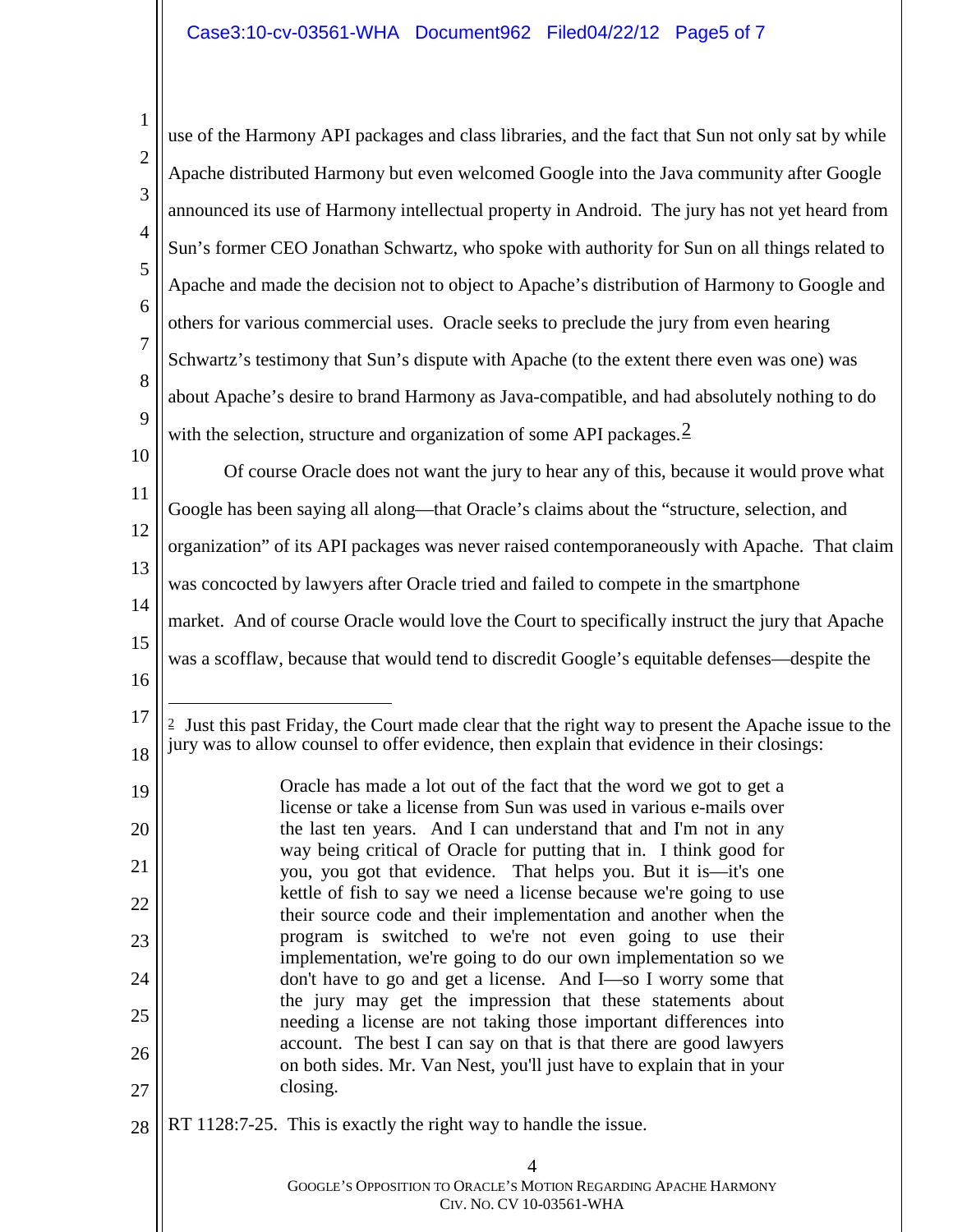1 2 3 4 5 facts that Sun never asserted any right in the structure, selection, and organization of Java APIs against Apache, and in fact gave Apache free rein to make those API packages available in Harmony for years. Put another way, Apache would have needed a license to the Sun TCK and the Java brand, but it never needed any license to the API structure, because that structure is not protected by copyright, and Sun never contended it was.

6 7 8 9 10 11 12 13 In any event, the time for jury instructions is after the close of evidence, not now. This Court has made clear over and over that it disfavors broad, categorical evidentiary motions that are actually summary judgment motions in disguise. This is another such motion, although Oracle has chosen to bring it as a request for a jury instruction rather than as a motion to exclude evidence. The impact on the jury and the prejudice to Google's defense (prior to Google's first witness even taking the stand) from an explicit court instruction would be even greater. Google respectfully requests that the Court deny this motion. Oracle should stop looking for short cuts and make its case to the jury through evidence and closing argument.

| 15 | DATED: April 22, 2012 | KEKER & VAN NEST, LLP                                                                            |
|----|-----------------------|--------------------------------------------------------------------------------------------------|
| 16 |                       | By: /s/ Robert A. Van Nest                                                                       |
| 17 |                       | ROBERT A. VAN NEST (SBN 84065)                                                                   |
| 18 |                       | rvannest@kvn.com                                                                                 |
| 19 |                       | CHRISTA M. ANDERSON (SBN 184325)<br>canderson@kvn.com                                            |
| 20 |                       | DANIEL PURCELL (SBN 191424)<br>dpurcell@kvn.com                                                  |
| 21 |                       | <b>KEKER &amp; VAN NEST LLP</b><br>633 Battery Street                                            |
| 22 |                       | San Francisco, CA 94111-1809                                                                     |
| 23 |                       | Telephone: (415) 391-5400<br>Facsimile: (415) 397-7188                                           |
| 24 |                       |                                                                                                  |
| 25 |                       |                                                                                                  |
| 26 |                       |                                                                                                  |
| 27 |                       |                                                                                                  |
| 28 |                       |                                                                                                  |
|    |                       | 5<br>GOOGLE'S OPPOSITION TO ORACLE'S MOTION REGARDING APACHE HARMONY<br>CIV. NO. CV 10-03561-WHA |

14